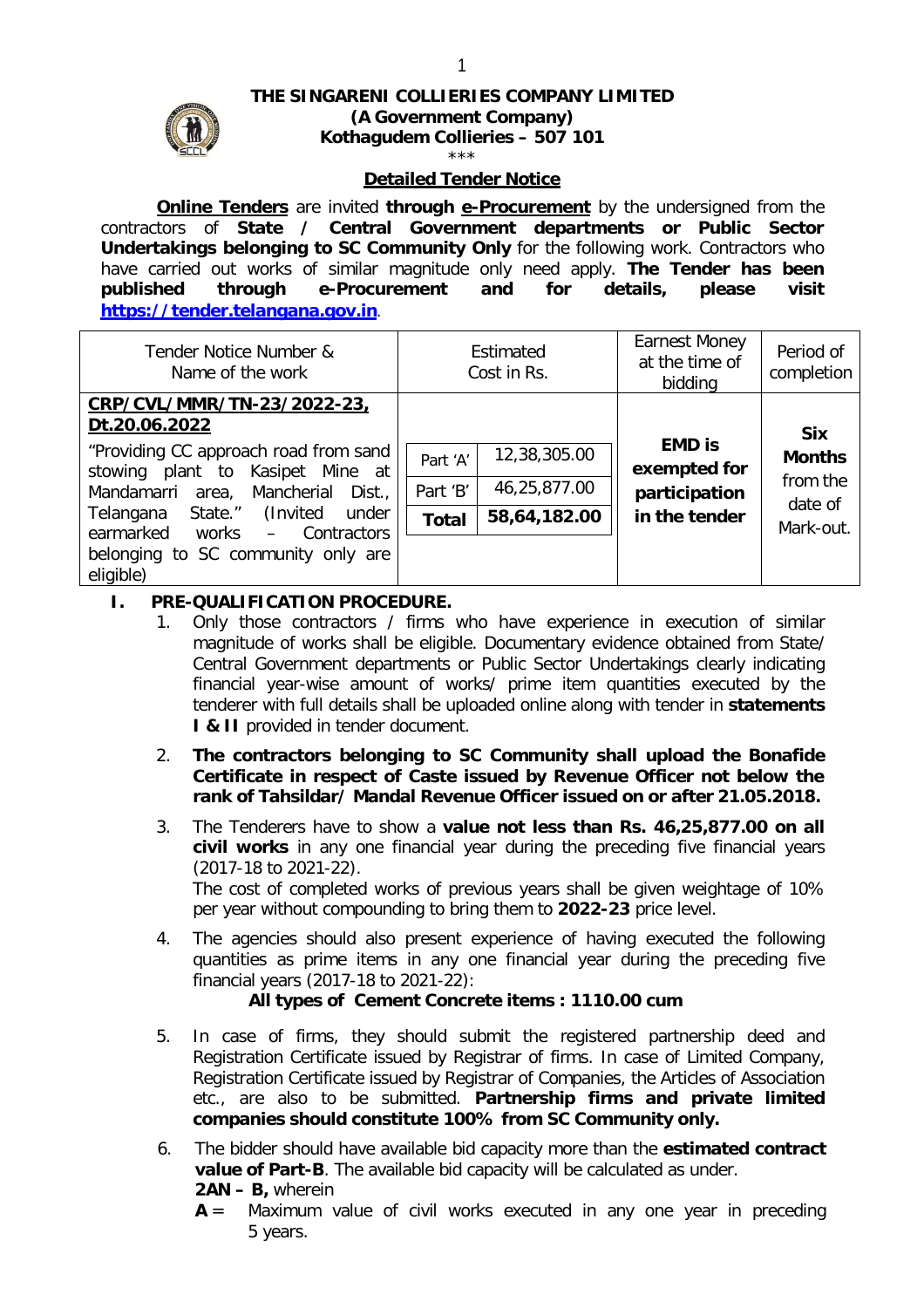- **N** = Time period prescribed for the subject work in number of years
- **B** = Updated value of all existing commitments during the contract period of the subject tender.

Price updation @ 10% shall be applied out to turnover and balance commitment for each completed year without compounding to bring the same to current price level.

**Note:** For this, bidder should furnish documentary proof established by either CA certificate clearly mentioning the turnover in Civil Engineering works only or from experience certificates obtained from clients and furnish details in **statement III & IV** given in tender document and upload the same while bidding.

## 7. **E.M.D**

The EMD shall be 2.50% of the estimated cost (Part 'A' + Part 'B'). For this work EMD is exempted for participation in the tender & for concluding the agreement by successful contractor. However, required EMD of 2.5% of the estimated cost (ECV) shall be recovered from the running bills after expenditure of 25% of the concerned work.

## **II. TENDERING PROCEDURE:**

1. The tender shall be in two parts namely **Technical Bid** and **Price Bid.** 

**Technical Bid** shall contain the documents in support of EMD, competence of the tenderer etc. All the documents shall be self attested by the bidder. A **check list** is provided in the end of the tender document. The bidders are expected to fill in the same and upload along with the tender for ensuring submission of all documents.

**Price Bid** is provided in 2 parts.

Part 'A' contains Schedule of quantities and rates for Cement & Steel to be issued by SCCL on Sale Invoice. Bidder is not allowed to quote for this and hence not uploaded on e-procurement. Bidders are requested to go through special clauses provided in Part 'A'

Part 'B' contains schedule of quantities and rates for other construction items and uploaded on e-procurement to enable the bidders to quote their uniform percentage on this.

**The bidder shall upload the commercial price offer at the relevant screen only. If the commercial price is revealed other than at relevant screen, respective bids will not be considered for evaluation and action will be initiated as per applicable clauses.**

Notwithstanding anything stated above, THE SINGARENI COLLIERIES COMPANY LIMITED reserves the right to assess the capability and capacity of intending tenderers to perform the contract.

- 2. **The ceiling of tender premium shall be 5% for this work.**
- 3. The bidder shall scan and upload all the required documents/ certificates/ statements.

The bidder is liable to be disqualified and black listed, if false information is furnished in the forms/ statements/ certificates submitted in proof of qualification requirements and misled the company.

If discrepancies are found even during the execution of work, the contract will be terminated, bidder will be blacklisted, the bid security will be forfeited and work will be carried out through other agency at the bidder's cost and risk.

4. **Technical Bid** will be opened on the due date. The **Price Bid** of only those tenderers, who are found qualified in **Technical Bid**, will be opened after technical evaluation of the bids is completed. The date of opening of price bid mentioned is only indicative date. In case of any extension of last date for submission of bids/ date of opening of technical bids, suitable corrigendum will be published in the e-procurement platform.